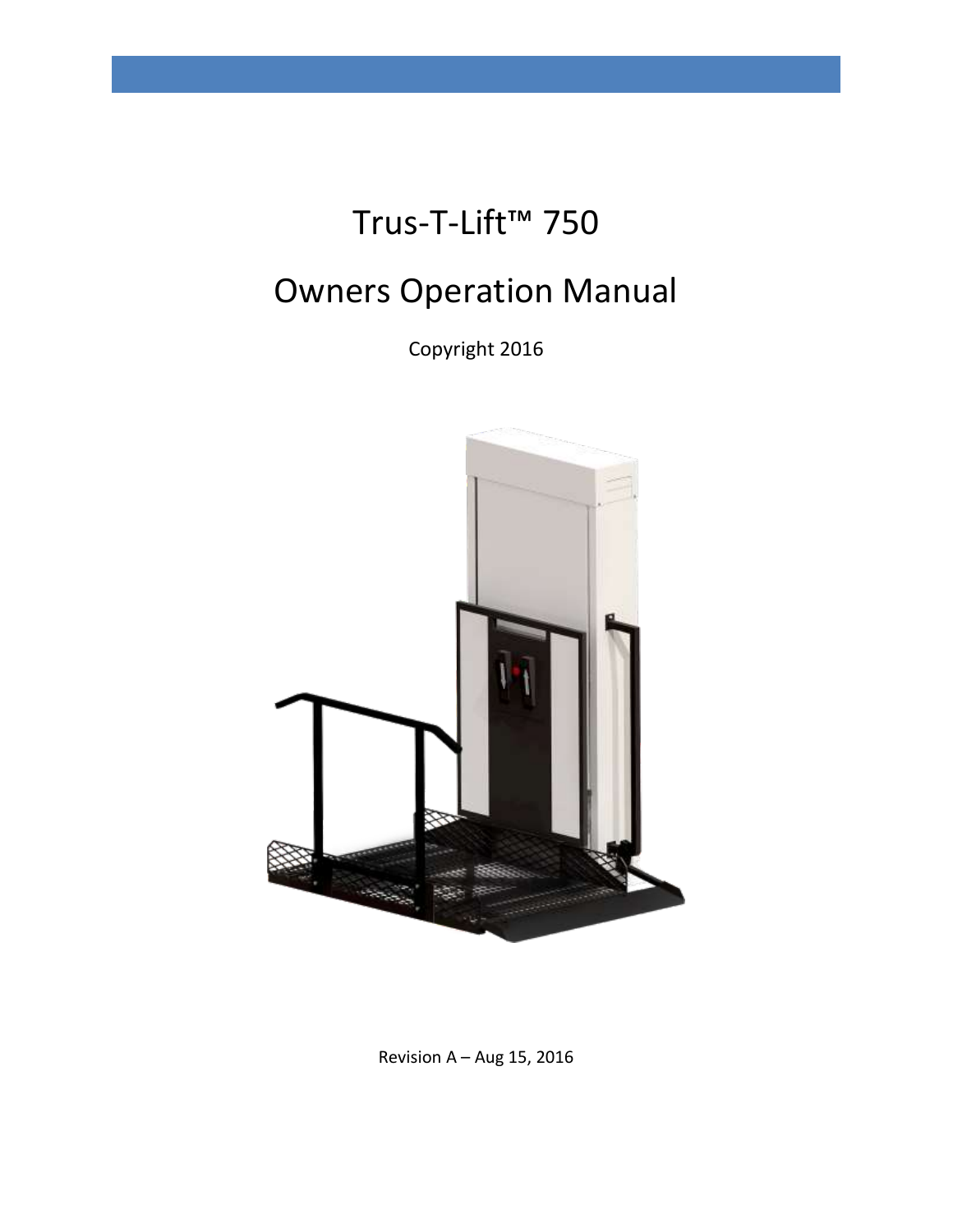#### TRUS<T>LIFT™ 750 OWNERS OPERATION MANUAL REVISION A, 16AUG2016

| Section 1: | Contents                                                                     |
|------------|------------------------------------------------------------------------------|
| Section 1: |                                                                              |
| Section 2: |                                                                              |
| Section 3: |                                                                              |
| Section 4: |                                                                              |
| Section 5: |                                                                              |
| Section 6: |                                                                              |
| Section 7: |                                                                              |
| Section 8: |                                                                              |
| 8.1        |                                                                              |
| 8.2        |                                                                              |
| 8.3        |                                                                              |
| 8.4        | Lift Runs Up and Down but Doors or Gates will Not Unlock Error! Bookmark not |
| defined.   |                                                                              |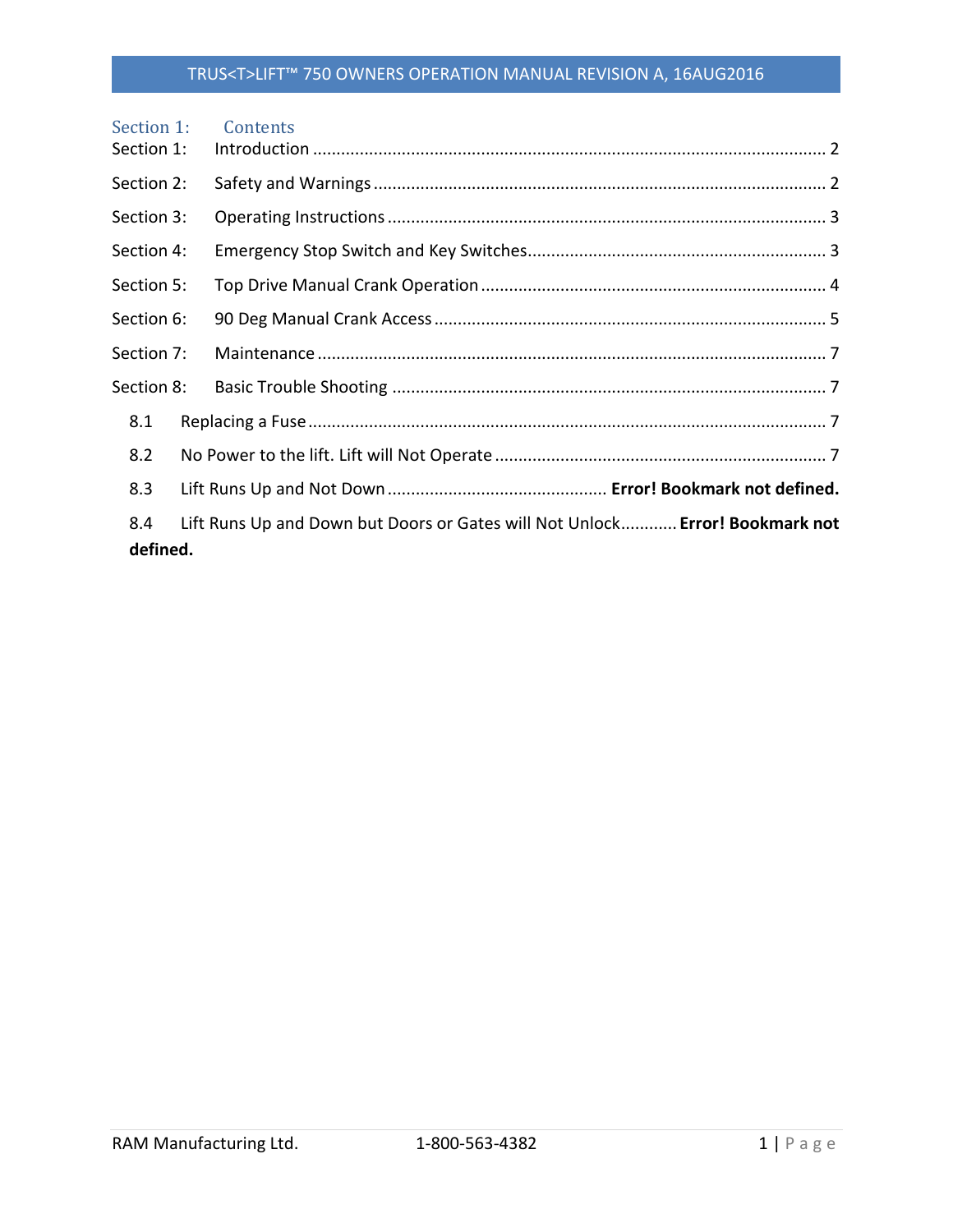#### <span id="page-2-0"></span>Section 1: Introduction

Thank you for selecting the Trus-T-Lift™. When operated properly the Trus-T-Lift™ is designed to provide years of trouble free service with proper maintenance. This manual is provided to show you how to operate the lift safely. Please read this manual thoroughly before operating your lift for the first time. We recommend your lift be installed and serviced by a qualified technician. If you are having problems with the lift please contact your RAM dealer or call our technical support line at 1-800-563-4382.

## <span id="page-2-1"></span>Section 2: Safety and Warnings

## **Warning**

Read all instructions thoroughly before installation or use of this lift. Failure to following the instructions in this manual and the associated manuals for testing and operation could result in serious injury or death. In addition, it will render RAM's warranty null and void.

Do not override any of the safety devices provided with the lift. Doing so will likely lead to serious injury or even death.

Ensure there is a minimum of 2in (50mm) and a maximum of 3in (75mm) clearance between any part or edge of the carriage that could possibly be used as a supporting handhold and any part of the fixed installation to prevent the trapping of a hand during the travel of the carriage. See RAM installation drawings for details.

The lift is intended for use by people and not to be used for cargo or other purposes. Lifting capacity is up to a maximum of 750 lb. unless otherwise noted on the lift and in RAM's supplied documentation. **(DO NOT OVERLOAD THE LIFT).** Overloading the lift will render RAM's warranty null and void.

Ensure that there is nothing obstructing the carriage travel before operating the lift.

RAM Manufacturing Ltd. (RAM) disclaims any and all liability for any personal injury or property damage resulting from the operation of a product that has been modified from the original design. No person or company is authorized to change the design of the product without written authorization by RAM

Failure to observe and complete the required maintenance for your lift product will render the warranty null and void and may present significant risk that could lead to injury or death.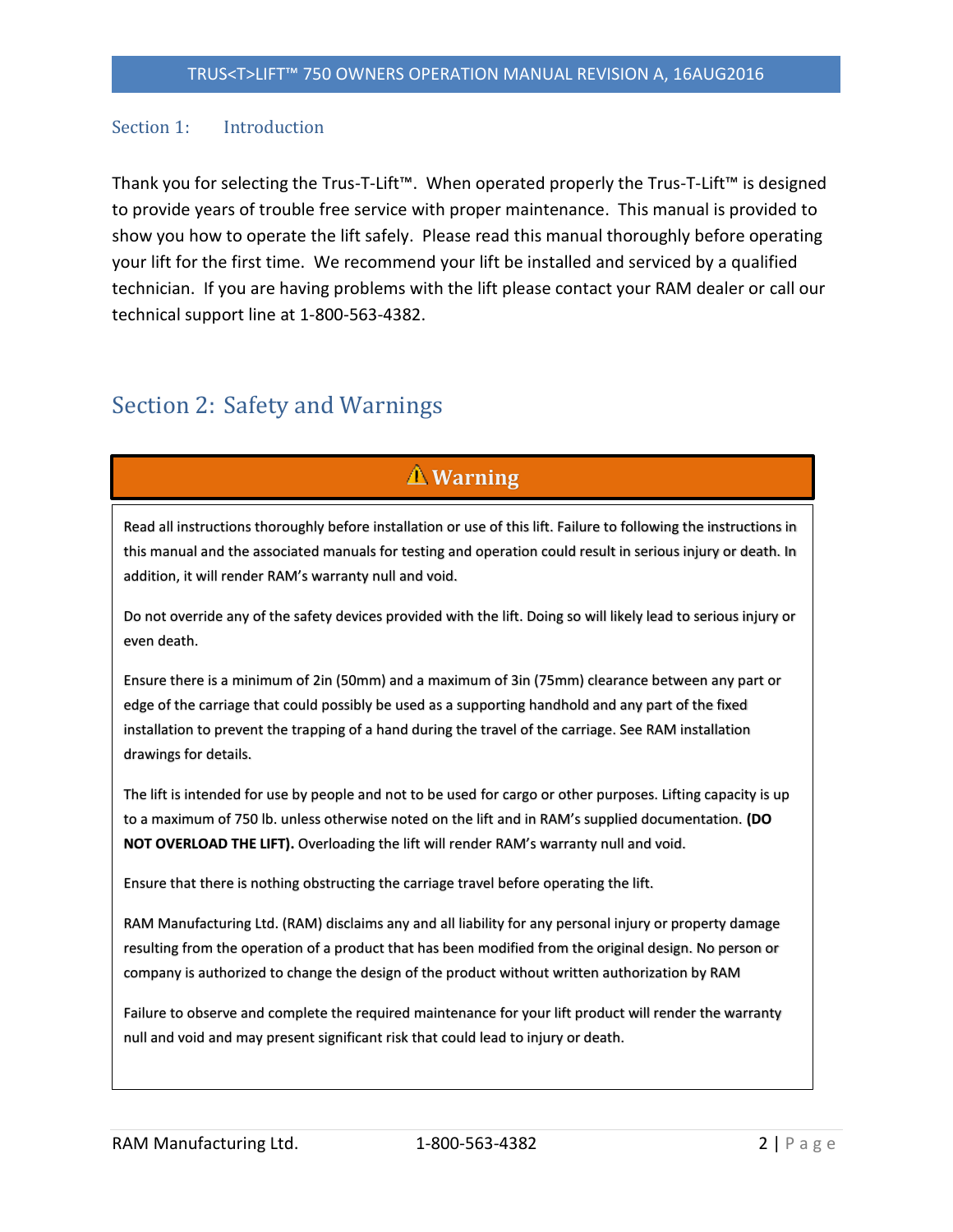The list of warnings may not be exhaustive, due care around equipment should be observed.

If uncertain, please contact the manufacture or a qualified installer.

# **For product updates and bulletins, please refer to our website [www.trustram.com](http://www.trustram.com/)**

# <span id="page-3-0"></span>Section 3: Operating Instructions

To raise or lower the carriage press either the UP or DOWN paddle (See Figure 1) and maintain continuous pressure on the paddle until the lift stops automatically at the landing.

If you decide to change the direction of travel of the lift before it reaches the landing, you must release the paddle and wait for the lift to come to a COMPLETE STOP before pressing the other paddle.

If you need to stop the lift before it reaches the landing, simply release the UP or DOWN paddle and the carriage will stop immediately.

# <span id="page-3-1"></span>Section 4: Emergency Stop Switch and Key Switches

You can also stop the lift by pressing the red STOP button (See Figure 1 below). To release, simply pull out the button.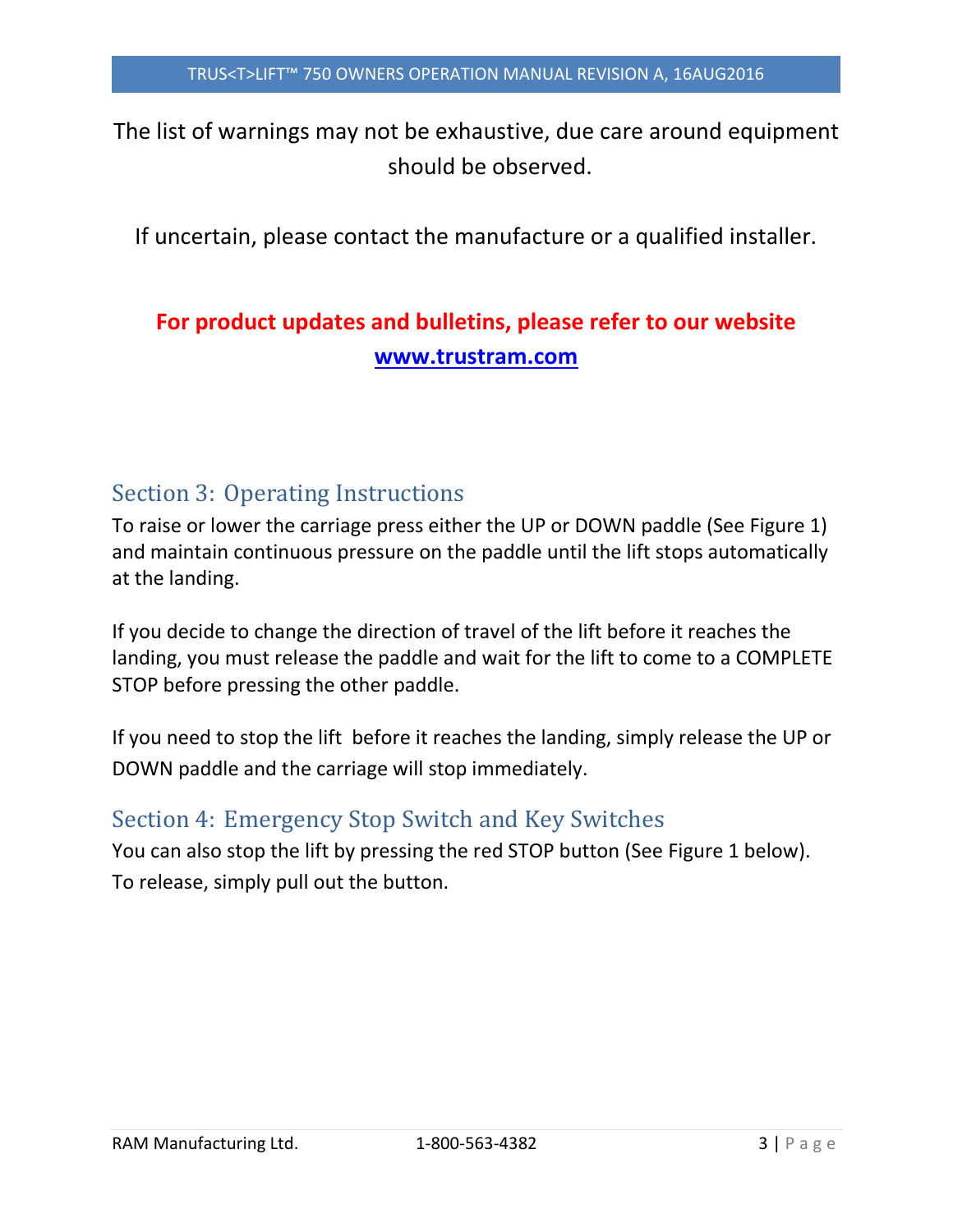

Figure 1: Main control Panel

# <span id="page-4-0"></span>Section 5: Top Drive Manual Crank Operation

If a power outage occurs while the lift is in use and a passenger is stranded between landings, the carriage can be manually raised or lowered using the Hand Crank Tool provided and using the following procedure:

- Unplug the power cord
- Insert the square end of the Hand Crank Tool through the access hole at the upper right side of the tower (See Figure 2).
- Turn the Hand Crank Tool clockwise to lower the lift and counter-clockwise to raise the lift.

# **Warning**

If you are unable, or choose not to, use the manual crank to assist in lowering the platform to assist someone in egress from the lift please note that there may be significant risk of injuring yourself and/ or the passenger and RAM would recommend contacting local emergency services to support your efforts and avoid injury.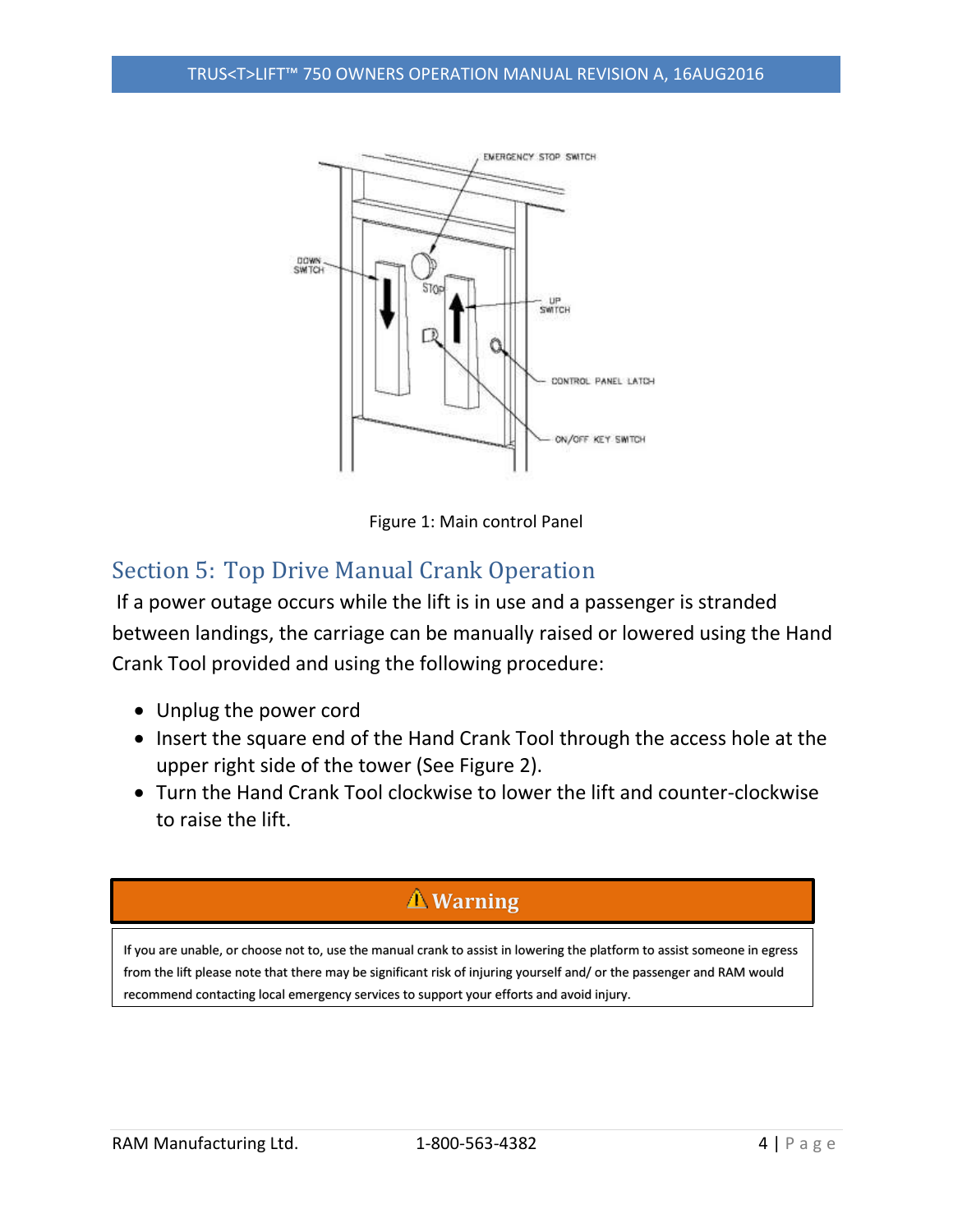# <span id="page-5-0"></span>Section 6: 90 Deg Manual Crank Access

In some cases, a 90 deg manual crank option will be configured as part of your lift. When operating 90 deg removing the top cover is not required to perform the function.

#### **Before running or maintaining manual crank, always unplug power cord to disconnect power supply.**

- In order to perform the manual operation, you will need a ratchet wrench with 3/8" square drive extension. One of these will have been provided with the lift when originally shipped This is item 3 in the drawing TI001.
- Insert the 3/8in ratchet with the extension (if accessing through a wall) and engage it with the receptacle at the end of the main drive shaft as shown in image below.
- Push and hold the whole device to stay in the engaged position while rotating the ratchet in the desired direction.



#### Push to engage Manual crank

 After the lift platform reaches the desired landing or level, reverse input shaft approximately 5 rotations to relieve the load on the gearbox and drive interface and then allow the biasing spring to return the manual crank to disengaged position (as shown in figure 11-4).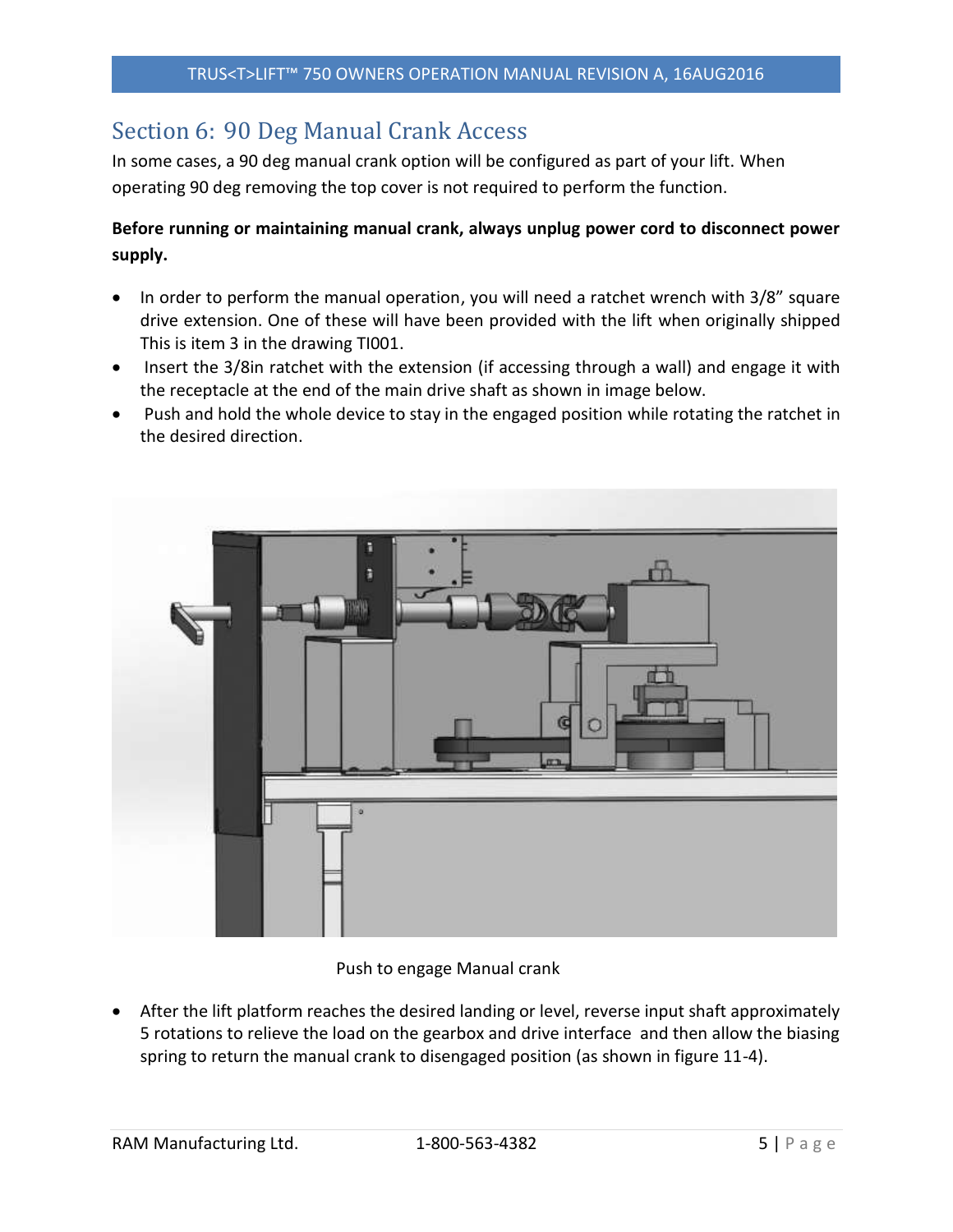#### TRUS<T>LIFT™ 750 OWNERS OPERATION MANUAL REVISION A, 16AUG2016



#### Manual crank returns to disengaged position



.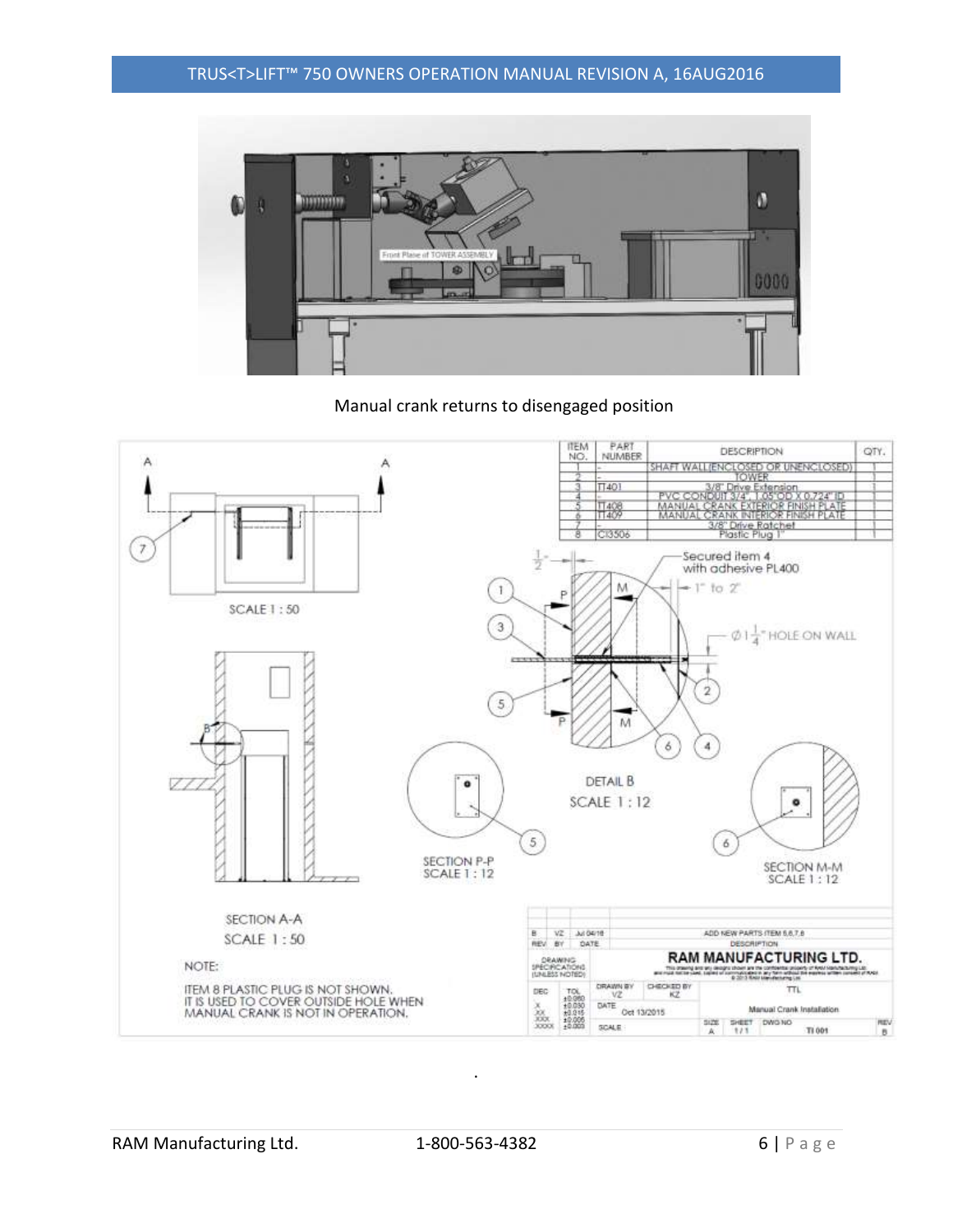## <span id="page-7-0"></span>Section 7: Maintenance

Minimum maintenance requirements and a number of common procedures are outlined in the maintenance manual that accompanied your equipment and that manual should be retained by the owner of the lift to allow them to keep track of maintenance and service as well as have a reference of the minimum requirements.

If you do not have a copy of the maintenance manual please contact RAM to obtain one.



# <span id="page-7-2"></span><span id="page-7-1"></span>Section 8: Basic Trouble Shooting

#### 8.1Replacing a Fuse

Unplug the power cord. Open the control box with the key provided.

The fuses are located in the control box on the right hand side. Replace the blown fuse with a fuse with the same Amp rating.



#### <span id="page-7-3"></span>8.2No Power to the lift. Lift will Not Operate

Check to see if the lift has been plugged in or the power supply has been hooked up. Check if emergency button is depressed. Pull to "on" position. Ensure that the power key on the control panel is in the "on" position. If you have interlocks ensure they are in the "locked" position. Check that the Top cover Switch (if it is included) is properly depressed by removing the top cover and inspecting the switch.